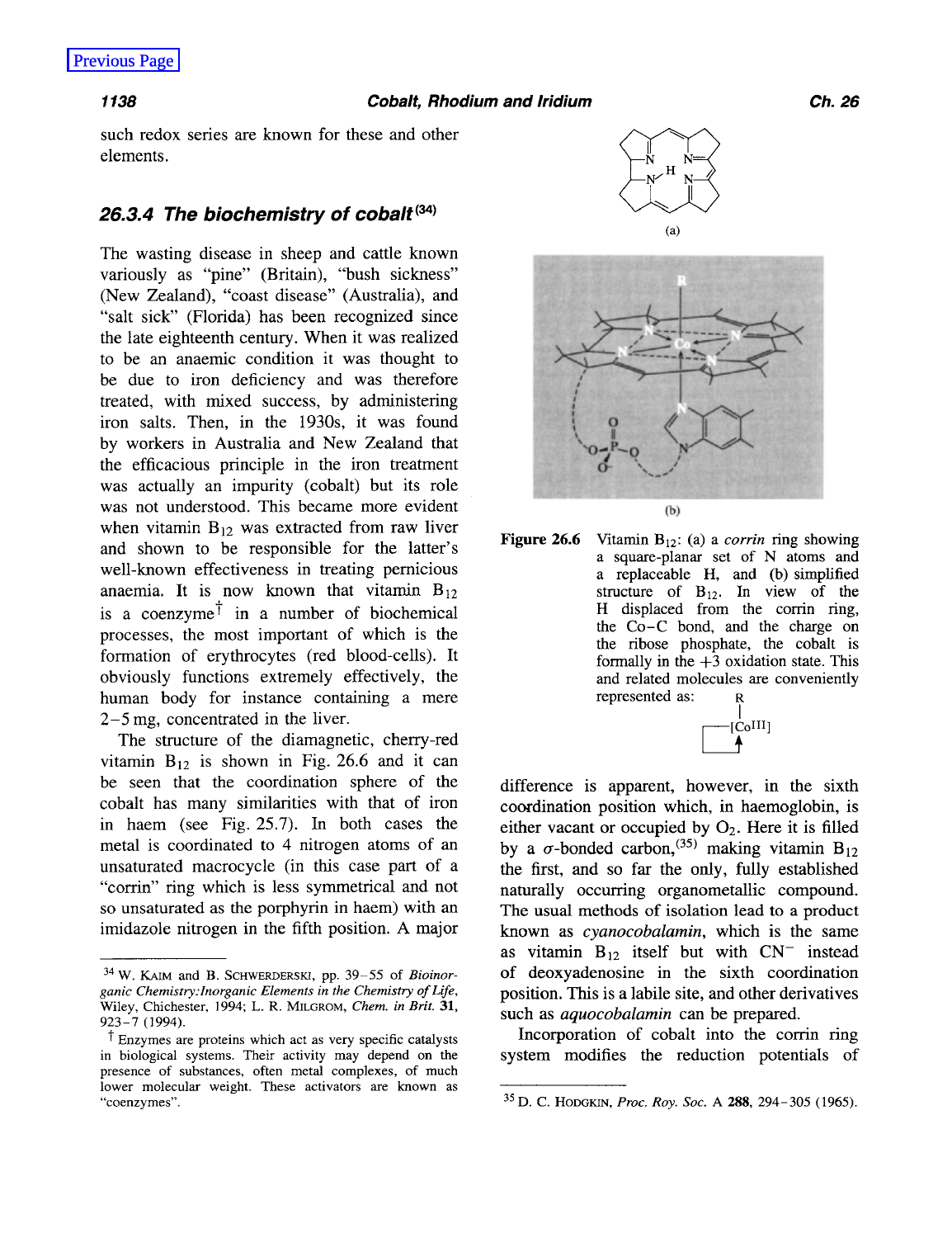

**Figure 26.7** Model vitamin  $B_{12}$  compounds: (a) a this.<sup>(36)</sup> Schiff base derivative, and (b) a cobaloxime, in this case derived from

cobalt giving it three accessible and consecutive oxidation states:



The reductions are effected in nature by ferredoxin (p. 1102). This behaviour can be reproduced surprisingly well by simpler, model compounds. Some of the best known of these to the square-planar complexes of  $Co<sup>H</sup>$  with are obtained by the addition of axial groups <sup>36</sup>M. RAVIKANTH and T. K. CHANRESHEKAR, *Structure and* Schiff bases, or substituted glyoximes (giving  $\frac{\partial f}{\partial x}$ , S. DICKSON, *Organometallic Chemistry of Rhodium*, cobaloximes) as illustrated in Fig. 26.7. The  $\frac{\partial f}{\partial y}$  with *C* water *Creapmetallic Compounds of Cobalt R* reduced  $Co<sup>I</sup>$  species of these, along with vitamin

 $B_{12s}$ , are amongst the most powerful nucleophiles known (hence, "supernucleophiles"), liberating H<sub>2</sub> from water.

Virtually all the biological processes, in which vitamin  $B_{12}$  is active, involve substituent exchange of the type:



which, significantly, does not involve solvent protons. The precise mechanism of these reactions is not settled but all involve cleavage of the Co-C bond and it is evident from the study of model systems that the lack of complete planarity of the corrin ring is an important factor in controlling

## dimethylglyoxime. **26.3.5** *Organometallic compounds* **(37)**

Many of the organometallic compounds of the elements of this group show valuable catalytic activity and, as discussed above, much of the chemistry of vitamin  $B_{12}$  is the chemistry of the  $Co-C\sigma$  bond. Simple homoleptic alkyls and aryls of cobalt,  $[CoR<sub>x</sub>]$ , have not in fact been prepared, but this is evidently not due to thermodynamic instability of the Co-C bond. Compounds containing such bonds can be prepared in abundance, not only with  $(\sigma + \pi)$ bonding ligands such as phosphines and CO but also with non- $\pi$ -bonding ligands such as Schiff bases and glyoximes. These latter presumably owe their existence not to electronic but rather to steric factors, the additional ligands blocking what might otherwise be energetically favourable decomposition paths.

*Bonding,* **82,** 105-88 (1995).

**<sup>37</sup>** R. **S.** DICKSON, *Organometallic Chemistry of Rhodium*  C. WHITE, *Organometallic Compounds of Cobalt, Rhodium and Iridium,* Chapman & Hall, London 1985, 296 pp.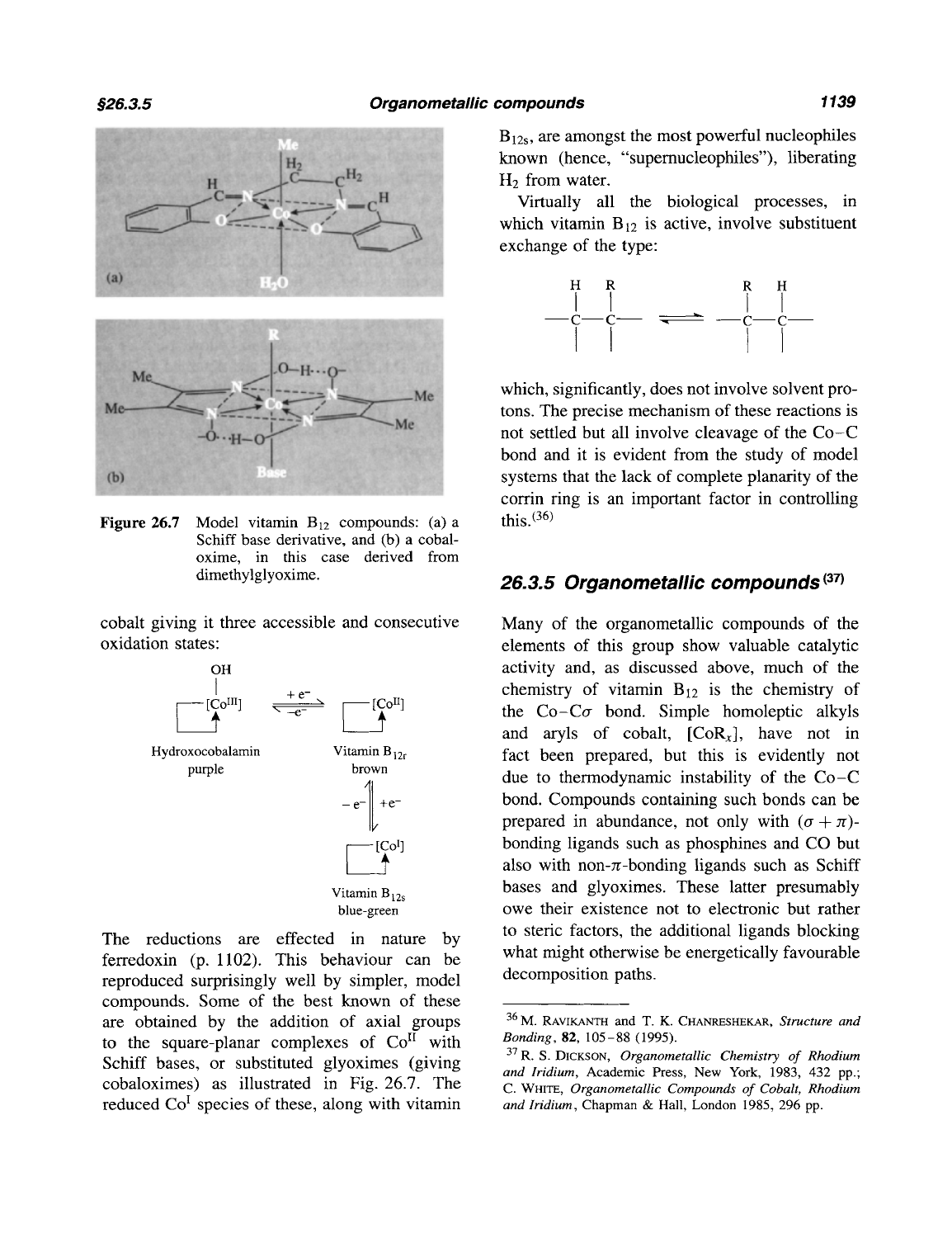## *Carbonyls (see* **p. 926)**

Because they possess an odd number of valence electrons the elements of this group can only satisfy the 18-electron rule in their carbonyls if M-M bonds are present. In accord with this, mononuclear carbonyls are not formed. Instead [ $M_2(CO)_8$ ], [ $M_4(CO)_{12}$ ] and [ $M_6(CO)_{16}$ ] are the principal binary carbonyls of these elements. But reduction of  $[Co_2(CO)_8]$  with, for instance, sodium amalgam in benzene yields the monomeric and tetrahedral, 18-electron ion,  $[Co(CO)<sub>4</sub>]$ <sup>-</sup>, acidification of which gives the pale yellow hydride,  $[HCo(CO)<sub>4</sub>].$  Reductions employing Na metal in liquid  $NH_3$  yield the "super-reduced"  $[M(CO)<sub>3</sub>]^{3-}$  (M = Co, Rh, Ir) containing these elements in their lowest formal oxidation state.(38)

The importance of cobalt carbonyls lies in their involvement in hydroformylation reactions discussed above. The original, and still widely used, process depends on the use of cobalt salts rather than the newer rhodium catalysts (pp. 1134-5). The mechanism of the cobalt cycle is more difficult to ascertain but it seems clear that the active agent is the hydride,  $[HCo(CO)<sub>4</sub>]$ . It is, moreover, plausible that the cycle is basically the same as that outlined in Fig. 26.5 but starting with loss of CO from  $[HCo(CO)<sub>4</sub>]$  rather than loss of phosphine from  $[Rh(CO)H(PPh<sub>3</sub>)<sub>3</sub>]$ , so producing a comparable coordinatively unsaturated intermediate to which the alkene can attach itself. The disadvantages of the system, as already mentioned, are its lack of specificity, leading to branched-chain products, and the necessity of high temperatures  $(>150^{\circ}C)$  and pressure ( $\sim$ 200 atm). In addition the volatility of  $[HCo(CO)_4]$  poses recovery problems.

The dinuclear octacarbonyls are obtained by heating the metal (or in the case of iridium,  $IrCl<sub>3</sub> + copper metal$  under a high pressure of CO (200-300 atm).  $Co<sub>2</sub>(CO)<sub>8</sub>$  is by far the best known, the other two being poorly characterized; it is an air-sensitive, orange-red solid melting at

38 J. E. ELLIS, *Adv. Organometallic Chem.,* **31,** 1-52 (1990).

5 1°C. The structure, which involves two bridging carbonyl groups as shown in Fig. 26.8a, can perhaps be most easily rationalized on the basis of a "bent" Co-Co bond arising from overlap of angled metal orbitals  $(d^2sp^3)$  hybrids). However, in solution this structure is in equilibrium with a second form (Fig. 26.8b) which has no bridging carbonyls and is held together solely by a  $Co-Co$  bond.

The most stable carbonyls of rhodium and iridium are respectively red and yellow solids of the form  $[M_4(CO)_{12}]$  which are obtained by heating MC13 with copper metal under about 200 atm of CO. The black cobalt analogue is more simply obtained by heating  $[Co_2(CO)_8]$  in an inert atmosphere VICI<sub>3</sub> with copper metal under about 200 atm<br>
C. The black cobalt analogue is more sim-<br>
obtained by heating  $[Co_2(CO)_8]$  in an inert<br>
sphere<br>  $2[Co_2(CO)_8] \xrightarrow{50^{\circ}C} [Co_4(CO)_{12}] + 4CO$ <br>
structures are shown in Fig. 26.8c an

$$
2[Co_2(CO)_8] \xrightarrow{50^{\circ}C} [Co_4(CO)_{12}] + 4CO
$$

The structures are shown in Fig. 26.8c and d and differ in that, whereas the Ir compound consists of a tetrahedron of metal atoms held together solely by M-M bonds, the Rh and Co compounds each incorporate 3 bridging carbonyls. A similar difference was noted in the case of the trinuclear carbonyls of Fe, Ru and Os (p. 1104) and can be explained in a similar way.<sup>(39)</sup> The M<sub>4</sub> tetrahedra of Co and Rh are small enough to be accommodated in an icosahedral array of CO ligands whereas the larger  $Ir_4$  tetrahedron forces the adoption of the less dense cube octahedral array of ligands.

Of the  $[M_6(CO)_{16}]$  carbonyls the very darkbrown Rh compound prepared simultaneously with and separated from  $[Rh_4(CO)<sub>12</sub>]$  is the best known. In the solid its structure consists of an octahedral array of  $Rh(CO)_2$  units with the remaining 4 CO's bridging 4 faces of the octahedron (Fig. 26.8e). A black isomorphous, and presumably isostructural, Co analogue and an isostructural red Ir analogue are known. A second, black Ir isomer occurs which differs only in that it has 4 edge-bridging rather than face-bridging CO groups. Again rationalization is possible on the basis of the ligand polyhedral

<sup>39</sup> B. F. G. JOHNSON **and Y.** V. ROBERTS, *Polyhedron,* **12,**  977-90 (1993).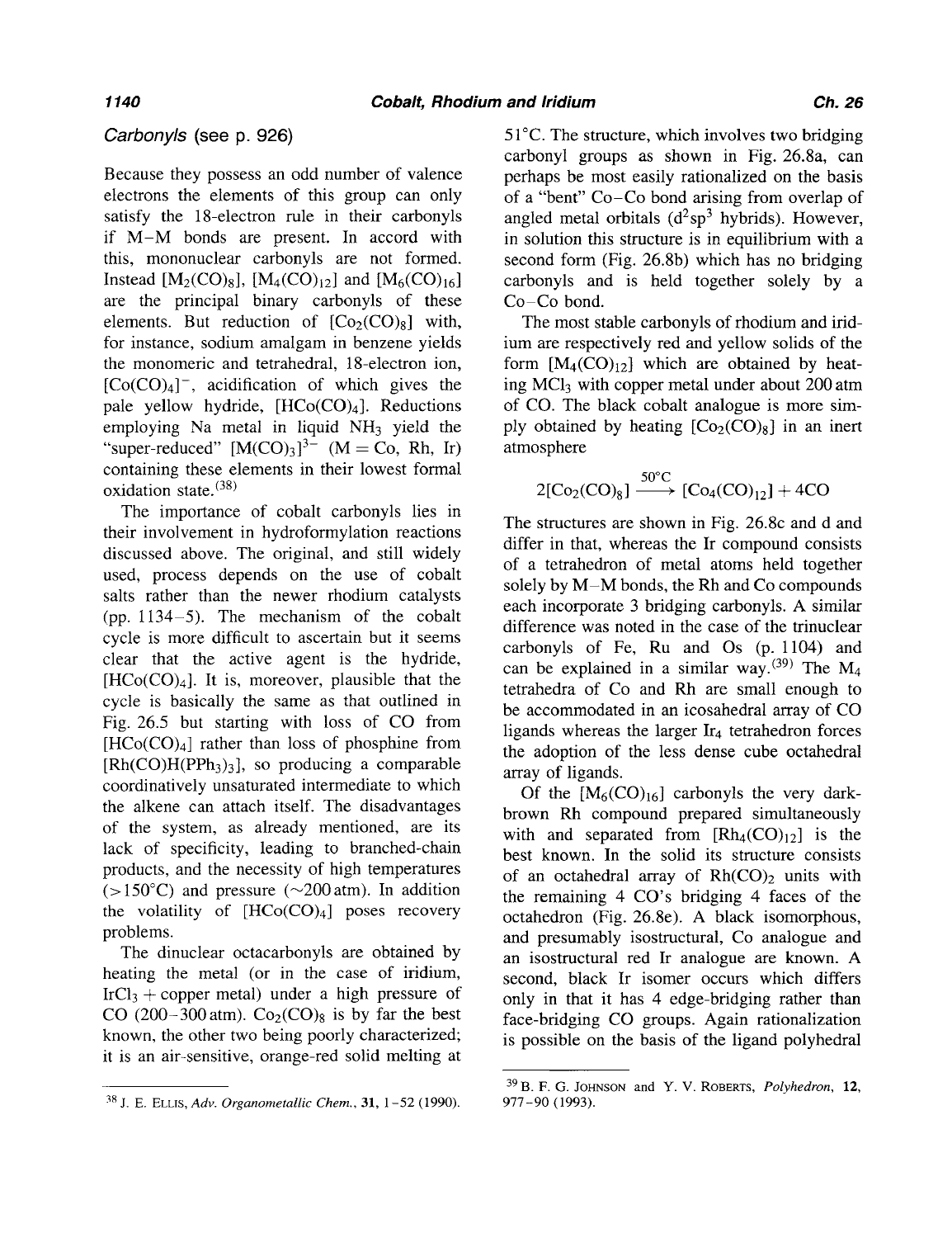

**Figure 26.8** Molecular structures of some binary carbonyls of Co, Rh, and Ir. (a)  $Co_2(CO)_8$  in solid state, showing the formation of a "bent" Co-Co bond. (b)  $Co_2(CO)_8$  in solution. (c)  $Ir_4(CO)_{12}$ . (d)  $M_4(CO)_{12}$ ,  $M = Co$ , Rh. (e)  $M_6(CO)_{16}$  M = Co, Rh and Ir (for its red isomer). (f) black isomer of Ir<sub>6</sub>(CO)<sub>16</sub>.

model. In *both* structures the ligands occupy the 16 vertices of a tetracapped truncated tetrahedron. In one case the 4 caps are the face-bridging ligands, in the other the edge-bridging ligands. The two structures are related by a simple rotation of the  $M_6$  octahedron about a  $C_4$  axis.<sup>(39)</sup>

Carbonyl hydrides and carbonylate anions are obtained by reducing neutral carbonyls, as mentioned above, and in addition to mononuclear metal anions, anionic species of very high nuclearity have been obtained, often by thermolysis. These are especially numerous for Rh and in certain  $Rh_{13}$ ,  $Rh_{14}$  and  $Rh_{15}$  anions have structures conveniently visualized either as polyhedra encapsulating further metal atoms, or alternatively as arrays of metal atoms forming portions of hexagonal close packed or body

centred cubic lattices stabilized by CO ligands.  $[Rh_{13}H_3(CO)_{24}]^{2-}$  (Fig 26.9a) is typical.

The anionic cluster  $[Ir_6(CO)_{15}]^{2-}$  is octahedral and an increasing number of Ir clusters have been reported recently though their preparations are more difficult and yields usually smaller than for rhodium.  $[\text{Ir}_{14}(\text{CO})_{27}]^-$  has the highest nuclearity so far and is obtained as black crystals by oxidizing  $[Ir_6(CO)_{15}]^{2-}$  with ferricinium ion<sup>(40)</sup> (Fig 26.9b).

The incorporation of interstitial or encapsulated heteroatoms is a common and stabilizing feature. Carbon is the most common and, as is the case in

<sup>&</sup>lt;sup>40</sup> R. D. PERGOLA, L. GARLASCHELLI, M. MANASSERO, N. MASCIOCCHI and P. ZANELLO, *Angew. Chem. Int. Edn. Engl.* **32,** 1347-9 (1993).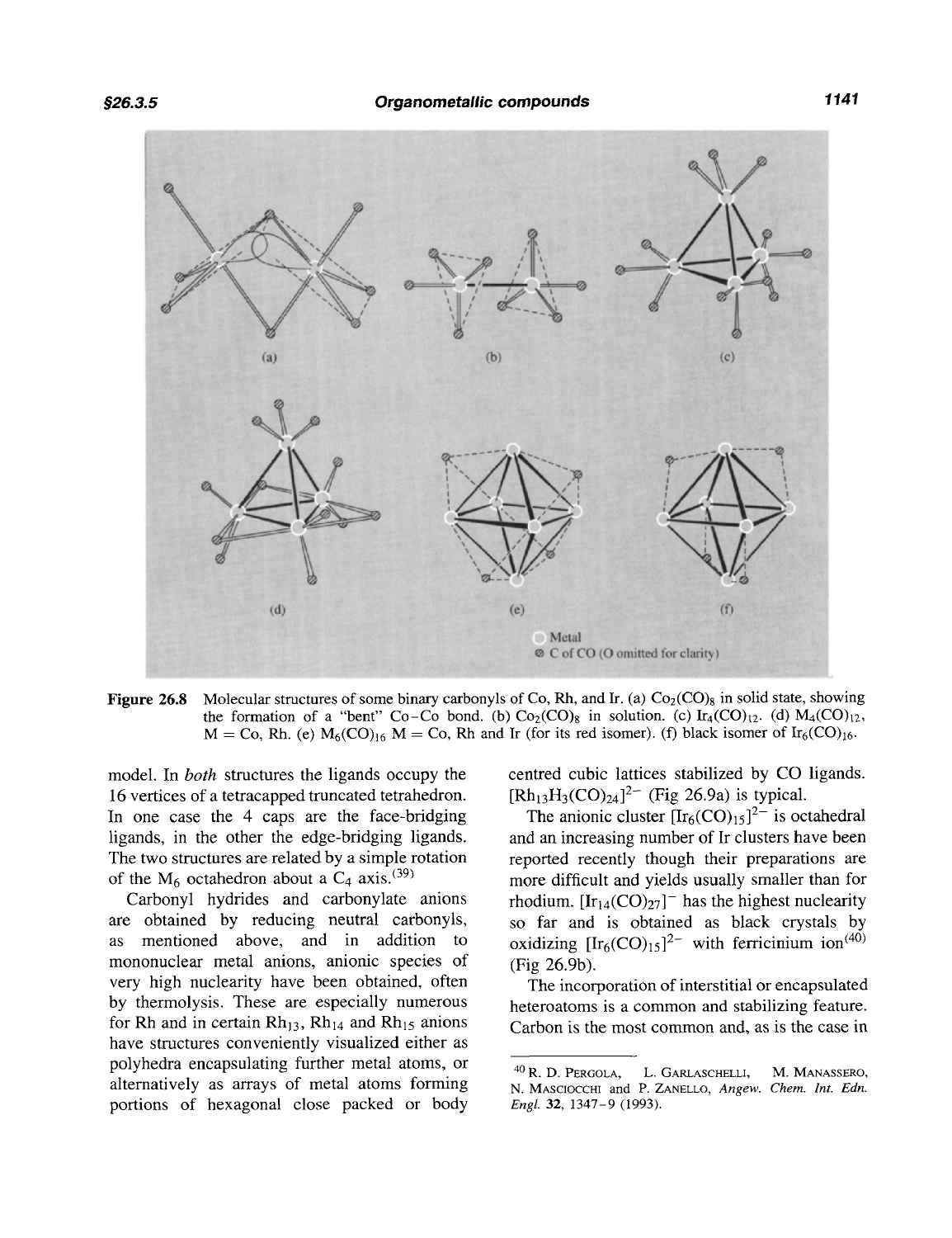

**Figure 26.9** Schematic representations of the metal cores of some clusters of group 9 metals. (a)  $[Rh_{13}H_3(CO)_{24}]^2$ ; the H atoms migrate within the cluster. (b)  $[Ir_{14}(CO)_{27}]^-$ . *(c)*  $[Rh_6C(CO)_{15}]^2$ . (d)  $[Rh_8C(CO)_{19}]$ ; a trigonal prism of 6 Rh atoms has one face capped by a seventh Rh atom and one edge bridged by the eighth Rh atom. (e)  $[Co_8C(CO)_{18}]^2$ ; the 8 Co atoms define a distorted bicapped trigonal prism which, alternatively, can be viewed as a distorted square antiprism. (f)  $[Rh_{12}(C_2)(CO)_{25}]$ .

group 8 (p. 1107), may originate from the solvent C atoms:  $[Rh_{12}(C_2)(CO)_{25}]$  (Fig. 26.9f has no or from cleavage of a CO ligand. The carbido C symmetry elements but it is clear that the  $Rh_{12}$ contributes 4 electrons to the cluster bonding and cluster surrounds an ethanide unit  $C_2$  in which the in the 90-electron species  $[Rh_6C(CO)_{15}]^{2-}$  fea-<br>C-C distance is only 147 pm); the cluster also has tures trigonal prismatic coordination of  $Rh_6$  about 14 pendant terminal CO groups, 10  $\mu$ -CO groups the central C (Fig. 26.9c). More complex geome- and one  $\mu_3$ -CO. In contrast,  $[Rh_{15}(C)_2(CO)_{28}]^$ tries are found for  $[Rh_8C(CO)_{19}]$  (Fig. 26.9d) has individual 6-coordinate (octahedral) carbido and  $[Co_8C(CO)_{18}]^{2-}$  (Fig. 26.9e): these two iso- C atoms symmetrically placed on each side of a electronic clusters are not isostructural though a central Rh which itself has 12 Rh nearest neighslight distortion would (hypothetically) transform bours in addition to the 2 C atoms. Again, the one into the other. The central carbido  $C$  in the approach to metal structures is notable and is one square antiprismatic  $[Co_8C(CO)_{18}]^2$  is formally of the main interests in constructing large clusters 8-coordinate, the Co-C distances being in the and studying their chemical and catalytic activity. range 195-220 pm with a mean value of 207 pm. H, P, As, S have also been encapsulated in ions Even more complicated structures are found such as  $[Rh_{13}(H)_{3}(CO)_{24}]^{2-}$ ,  $[Rh_{9}P(CO)_{21}]^{2-}$  for the large Rh clusters containing 2 carbido  $[Rh_{10}As(CO)_{22}]^{3-}$  and  $[Rh_{17}(S)_{2}(CO)_{32}]^{3-}$ . for the large Rh clusters containing 2 carbido

 $C-C$  distance is only 147 pm); the cluster also has